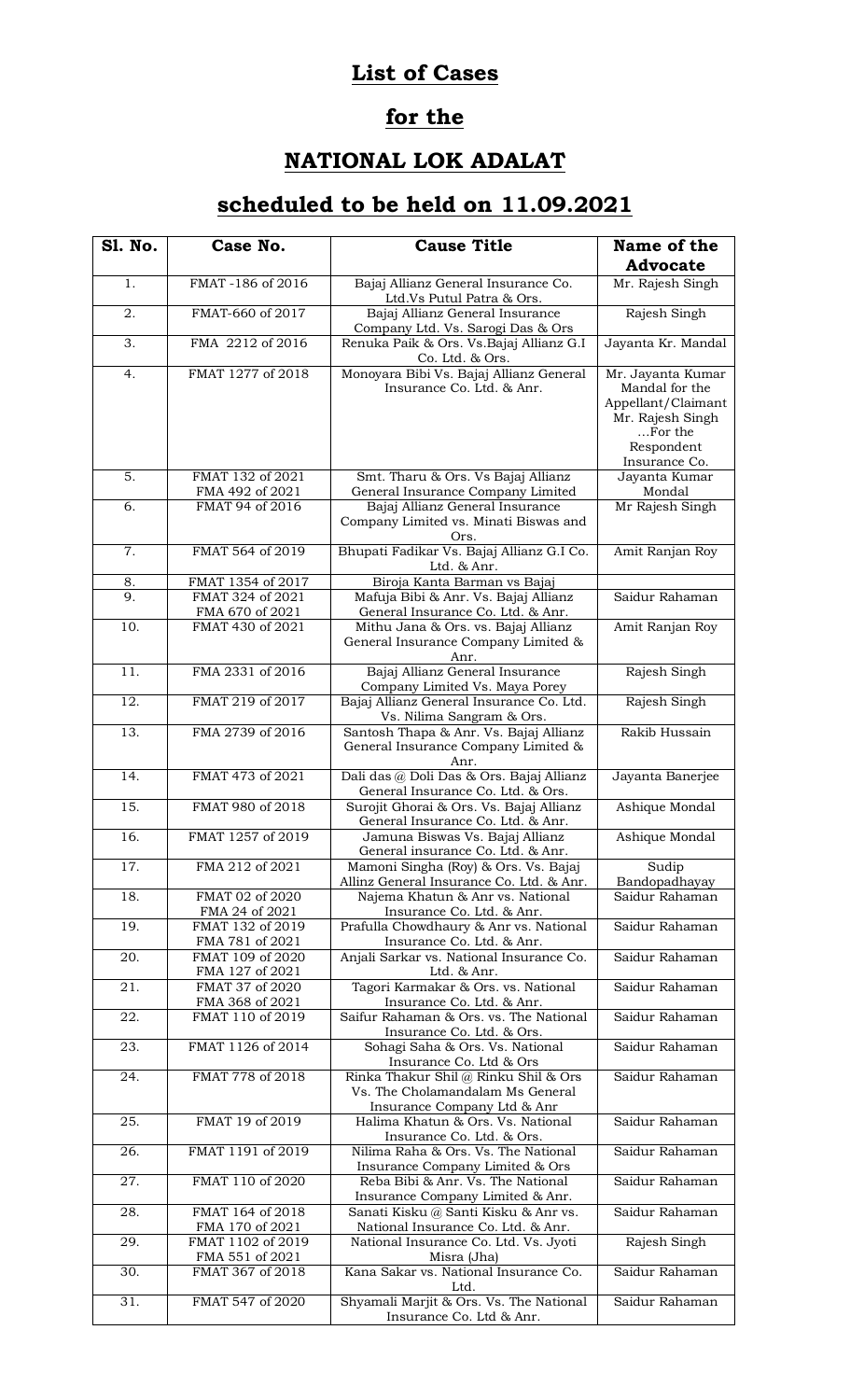| 32.               | FMAT 276 of 2019<br>FMA 783 of 2021  | Santana Hazra & Ors. vs. National<br>Insurance Co. Ltd. & Anr.                                                | Saidur Rahaman                    |
|-------------------|--------------------------------------|---------------------------------------------------------------------------------------------------------------|-----------------------------------|
| 33.               | FMAT 560 of 2019                     | Smt Tapasi Saha & Ors. Vs. National<br>Insurance Company Ltd. & Anr.                                          | Subhankar Mandal                  |
| 34.               | FMA 296 of 2021                      | Vishal Didwania Vs. National Insurance<br>Co. Ltd. & Anr.                                                     | Subhankar Mondal                  |
| $\overline{35}$ . | FMAT 454 of 2019                     | Swapna Sharma (Maitra) & Anr. Vs.<br>National Insurance Co. Ltd. & Anr.                                       | <b>SUBHANKAR</b><br>MANDAL        |
| 36.               | FMAT 1352 of 2019                    | Rakhi Panda & Ors. vs. National<br>Insurance Co. Ltd.& Anr.                                                   | Subhankar Mondal                  |
| 37.               | FMAT 101 of 2020<br>FMA 20 of 2021   | Goutam Chowdhury & Ors. vs. National<br>Insurance Co. Ltd. & Anr.                                             | Subhankar Mondal                  |
| 38.               | FMA 487 of 2021                      | Tapas Koley vs. National Insurance Co.<br>Ltd.                                                                | Subhankar Mondal                  |
| 39.               | FMAT 1122 of 2019                    | Gurupada Ghosh vs. National Insurance<br>Co. Ltd.                                                             | Subhankar Mondal                  |
| 40.               | FMAT 257 of 2020                     | Gita @ Dipana Das & Ors. vs. National<br>Insurance Co. Ltd. & Anr.                                            | Muktokesh Das                     |
| 41.               | FMAT 915 of 2018                     | Sudhamoy Santra & Anr. vs. National<br>Insurance Co. Ltd. & Anr.                                              | Muktokesh Das                     |
| 42.               | FMAT 1316 of 2017                    | Forjan Sk vs. National Insurance Co.<br>Ltd. & Anr.                                                           | Muktokesh Das                     |
| 43.               | FMAT 338 of 2021                     | Saraswati Dutta & Anr. vs. National<br>Insurance Co. Ltd. & Anr.                                              | Muktokesh Das                     |
| 44.               | FMAT 315 of 2016                     | Mou Biswas vs. Prabir Saha & Anr.                                                                             | Muktokesh Das                     |
| 45.               | FMAT 235 of 2018                     | Sandip Talapatra vs. National Insurance                                                                       | Muktokesh Das                     |
| 46.               | FMA 148 of 2019<br>FMAT 1212 of 2016 | Co. Ltd.<br>Ramesh Ch. Biswas @ Ramesh Biswas<br>vs. National Insurance Co. Ltd(Divisional<br>Officer) & Anr. | Muktokesh Das                     |
| 47.               | FMAT 128 of 2017                     | Hirendranath Das vs. The Branch<br>Manager National Insurance Co. Ltd. &<br>Anr.                              | Muktokesh Das                     |
| 48.               | FMAT 1256 of 2018                    | Biltu Adhikary vs. National Insurance<br>Co. Ltd. & Anr.                                                      | Muktokesh Das                     |
| 49.               | FMAT 1285 of 2019                    | Maya Saha vs. National Insurance Co.<br>Ltd. & Anr.                                                           | Muktokesh Das                     |
| 50.               | FMAT 335 of 2021<br>FMA 678 of 2021  | Shantana Halder & Ors. vs. National<br>Insurance Co. Ltd. & Anr.                                              | Muktokesh Das                     |
| 51.               | FMA 577 of 2017                      | Dipa Sarkar & Ors. vs. Raj Kumar<br>Halder & Anr.                                                             | Muktokesh Das                     |
| $\overline{52}$ . | FMAT 336 of 2021<br>FMA 679 of 2021  | Rabi Pandit vs. National Insurance Co.<br>Ltd. & Ors.                                                         | Muktokesh Das                     |
| 53.               | FMAT 325 of 2021<br>FMA 690 of 2021  | Gita Pandit vs. National Insurance Co.<br>Ltd. & Ors.                                                         | Muktokesh Das                     |
| 54.               | FMAT 337 of 2021<br>FMA 680 of 2021  | Chayna Durlabh & Ors. vs. National<br>Insurance Co. Ltd. & Anr.                                               | Muktokesh Das                     |
| $\overline{55}$ . | FMAT 48 of 2021<br>FMA 201 of 2021   | Mousumi Sarkar (Das) & Ors. vs.<br>National Insurance Co. Ltd. & Anr.                                         | Muktokesh Das                     |
| 56.               | FMAT 450 of 2021                     | Sukla Gangaputra & Ors. vs. The<br>Divisional Manager, National Insurance                                     | Muktokesh Das                     |
|                   |                                      | Co. Ltd. & Anr.                                                                                               |                                   |
| 57.               | FMAT 73 of 2021                      | Prabhas Mondal vs. National Insurance                                                                         | Muktokesh Das                     |
| 58.               | FMA 301 of 2021<br>FMA 3832 of 2016  | Co. Ltd. & Anr.<br>Mir Atikulla & Ors. Vs. National                                                           | Jayanta Kumar                     |
| 59.               | FMA 488 of 2013                      | Insurance Co. Ltd. & Anr.<br>Suchitra Samanta & Ors. Vs. National<br>Insurance Co. Ltd. & Anr.                | Mondal<br>Jayanta Kumar<br>Mondal |
| 60.               | FMA 2060 of 2018                     | Chandana Maity (Adhikary) Vs. National<br>Insurance Co. Ltd. & Anr.                                           | Jayanta Kumar<br>Mondal           |
| 61.               | FMA 131 of 2021                      | Akhera Bibi & Ors. Vs. National<br>Insurance Co. Ltd. & Anr.                                                  | Jayanta Kumar<br>Mondal           |
| $\overline{62}$ . | FMA 175 of 2021                      | Sindhurani Mahato @ Sindhurani<br>Mahata & Anr. Vs. National Insurance<br>Co. Ltd. & Anr.                     | Jayanta Kumar<br>Mondal           |
| 63.               | FMA 1356 of 2013                     | Tilaka Mondal & Ors. Vs. National<br>Insurance Co. Ltd. & Anr.                                                | Jayanta Kumar<br>Mondal           |
| 64.               | FMA 575 of 2020                      | Jhuma Sarkar & Anr. Vs. National<br>Insurance Co. Ltd. & Ors.                                                 | Jayanta Kumar<br>Mondal           |
| 65.               | FMAT 416 of 2019                     | Marjina Bibi & Ors. Vs. National<br>Insurance Co. Ltd. & Anr.                                                 | Jayanta Kumar<br>Mondal           |
| 66.               | FMAT 1169 of 2019                    | Sampa Dolai Vs. National Insurance Co.<br>Ltd. & Anr.                                                         | Jayanta Kumar<br>Mondal           |
| 67.               | FMAT 376 of 2021<br>FMA 850 of 2021  | Mangal hemrom & Ors. Vs. National<br>Insurance Co. Ltd. & Ors.                                                | Jayanta Kumar<br>Mondal           |
| 68.               | FMAT 340 of 2019<br>FMA 849 of 2021  | Bimala Nayek & Ors. Vs. National<br>Insurance Co. Ltd. & Anr.                                                 | Jayanta Kumar<br>Mondal           |
| 69.               | FMAT 227 of 2016                     | Smt. Chayna Sen & Ors. Vs. National<br>Insurance Co. Ltd. & Ors.                                              | Jayanta Kumar<br>Mondal           |
| 70.               | FMA 527 of 2018                      | Sudebi Mondal & Anr. Vs. National<br>Insurance Co. Ltd. & Anr.                                                | Jayanta Kumar<br>Mondal           |
| 71.               | FMA 211 of 2021                      | Sonali Dey & Ors. Vs. National<br>Insurance Co. Ltd. & Anr.                                                   | Jayanta Kumar<br>Mondal           |
| 72.               | FMA 1895 of 2014                     | Shakhina Bibi @ Baby Khatun & Ors.<br>Vs. National Insurance Co. Ltd. & Anr.                                  | Jayanta Kumar<br>Mondal           |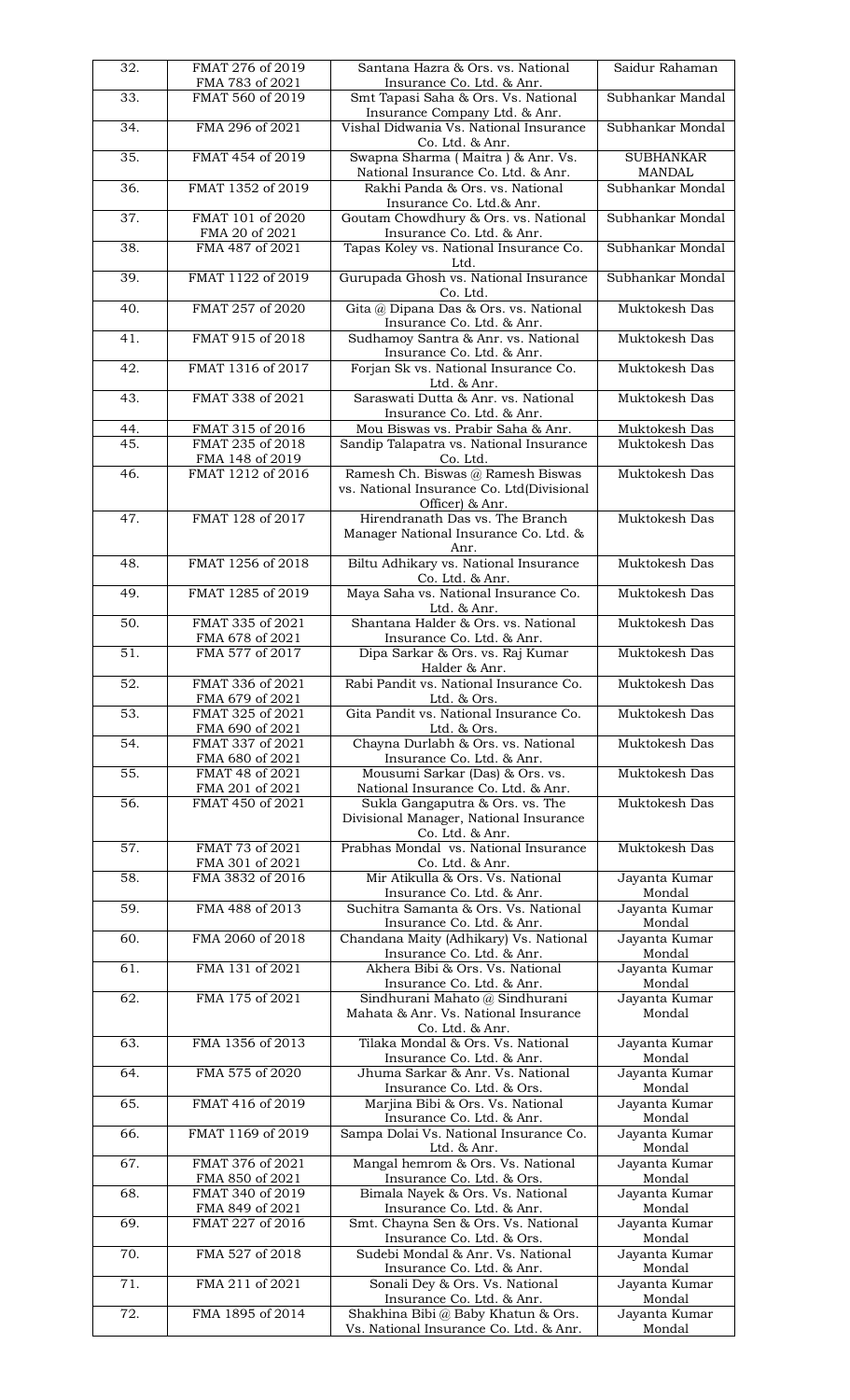| 73.                | FMA 600 of 2018                      | Mani Gain @ Money Gayen & Ors. Vs.<br>National Insurance Co. Ltd. & Anr.                         | Jayanta Kumar<br>Mondal |
|--------------------|--------------------------------------|--------------------------------------------------------------------------------------------------|-------------------------|
| 74.                | FMA 1475 of 2017                     | Daktari Mudi & Ors. Vs. National<br>Insurance Co. Ltd. & Anr.                                    | Jayanta Kumar<br>Mondal |
| 75.                | FMA 261 of 2012                      | Khataja Bibi @ Khoteja Bibi & Anr. Vs.<br>National Insurance Co. Ltd. & Anr.                     | Jayanta Kumar<br>Mondal |
| 76.                | FMA 193 of 2011                      | Bhagawati Prasad Khowala @ Bhagawati<br>Khowala & Anr. Vs. National Insurance<br>Co. Ltd. & Anr. | Jayanta Kumar<br>Mondal |
| $\overline{77}$ .  | FMA 258 of 2017                      | National Insurance Co. Ltd. Vs. Rambha<br>Debi Tiwari & Ors.                                     | Rajesh Singh            |
| 78.                | FMAT 1307 of 2016                    | Sannyashi Biswas Vs. National<br>Insurance Co. Ltd. & Anr.                                       | Muktokesh Das           |
| 79.                | FMAT 1314 of 2019                    | Swapan Das Vs. National Insurance Co.<br>Ltd. & Anr.                                             | Muktokesh Das           |
| 80.                | FMAT 1290 of 2019                    | Prabhash Mondal Vs. National Insurance<br>Co. Ltd.                                               | Muktokesh Das           |
| 81.                | FMAT 404 of 2017                     | Nikhil Ghosh Vs. Division Manager,<br>National Insurance Co. Ltd. & Ors.                         | Muktokesh Das           |
| 82.                | FMAT 428 of 2019                     | Ratan Ghosh Vs. National Insurance Co.<br>Ltd. & Anr.                                            | Muktokesh Das           |
| 83.                | FMAT 1220 of 2015                    | Babaram Joarder Vs. Jagannath Saha &<br>Anr.                                                     | Muktokesh Das           |
| 84.                | FMAT 450 of 2021                     | Sukla Gangaputra & Ors. Vs. The<br>Divisional Manager, National Insurance<br>Co. Ltd.& Anr.      | Muktokesh Das           |
| 85.                | FMAT 587 of 2019                     | Ayesha Bibi Mondal & Anr. Vs. National<br>Insurance Co. Ltd. & Anr.                              | Muktokesh Das           |
| 86.                | FMAT 625 of 2015                     | National Insurance Co. Ltd. Vs. Muslem<br>Ali Bag @ Muslem Bag & Ors.                            | Saibalendu<br>Bhowmick  |
| 87.                | FMAT 986 of 2017                     | Subarna Mondal & Anr. Vs. National<br>Insurance Co. Ltd. & Anr.                                  | Muktokesh Das           |
| 88.                | FMAT 802 of 2016                     | Karim Mondal & Anr. Vs. National<br>Insurance Co. Ltd. & Anr.                                    | Amit Ranjan Roy         |
| 89.                | FMAT 148 of 2016                     | Mallika Biswas & Anr. Vs. National<br>Insurance Co. Ltd. & Anr.                                  | Amit Ranjan Roy         |
| 90.                | FMAT 875 of 2019                     | Jhumur Sahoo & Anr. Vs. National<br>Insurance Co. Ltd. & Anr.                                    | Amit Ranjan Roy         |
| 91.                | FMAT 175 of 2019                     | Krishna Pattanayek (Bera) & Anr. Vs.<br>National Insurance Co. Ltd. & Anr.                       | Amit Ranjan Roy         |
| 92.                | FMAT 418 of 2020                     | Tapan Maity & Anr. Vs. National<br>Insurance Co. Ltd., Haldia & Anr.                             | Amit Ranjan Roy         |
| 93.                | FMAT 891 of 2017                     | Pinki Das & Ors. Vs. National Insurance<br>Co. Ltd. & Anr.                                       | Amit Ranjan Roy         |
| 94.                | FMAT 1028 of 2016                    | Chandana Jana & Anr. Vs. National<br>Insurance Co. Ltd. & Anr.                                   | Amit Ranjan Roy         |
| 95.                | FMAT 855 of 2015                     | Champa Mukherjee & Anr. Vs. National<br>Insurance Co. Ltd. & Anr.                                | Amit Ranjan Roy         |
| 96.                | FMAT 1257 of 2016                    | Chabirani Sau Vs. National Insurance<br>Co. Ltd.                                                 | Amit Ranjan Roy         |
| 97.                | FMAT 13 of 2020<br>FMA 100 of 2021   | Laku @ Lakubuddin Sk Vs. National<br>Insurance Co. Ltd. & Anr.                                   | Amit Ranjan Roy         |
| 98.                | FMAT 1012 of 2016<br>FMA 160 of 2017 | Sudhanghsu Ghosh Vs. National<br>Insurance Co. Ltd.                                              | Muktokesh Das           |
| 99.                | FMA 3866 of 2016                     | National Insurance Co. Ltd. Vs. Shipra<br>Das & Ors.                                             | Kisen Kr. Agarwal       |
| 100.               | FMA 981 of 2016                      | National Insurance Co. Ltd. Vs.<br>Sushbala Pahan                                                | Rajesh Singh            |
| 101.               | FMAT 1358 of 2019                    | Ujjal Kumar Barman Vs. National<br>Insurance Co. Ltd.                                            | Saidur Rahaman          |
| 102.               | FMAT 464 of 2016<br>FMA 3612 of 2016 | National Insurance Co. Ltd. Vs. Md.<br>Lutfar Rahaman & Ors.                                     | K K Das                 |
| 103.               | FMAT 365 of 2018                     | Manjuyara Begum (Bewa) & Ors. Vs.<br>National Insurance Co. Ltd. & Ors.                          | Saidur Rahaman          |
| 104.               | FMAT 942 of 2018                     | Adari Singha & Ors. Vs. National<br>Insurance Co. Ltd. & Anr.                                    | Saidur Rahaman          |
| 105.               | FMAT 779 of 2018<br>FMA 192 of 2019  | Haripriya Das & Ors. Vs. National<br>Insurance Co. Ltd. & Anr.                                   | Saidur Rahaman          |
| 106.               | FMA 506 of 2014                      | Sandhya Sengupta Vs. National<br>Insurance Co. Ltd. & Anr.                                       | Saidur Rahaman          |
| 107.               | FMAT 1208 of 2013                    | Joydeep Dutta Vs. National Insurance<br>Co. Ltd. & Anr.                                          | Saidur Rahaman          |
| 108.               | FMAT 594 of 2014                     | Sipra Das & Anr. Vs. National Insurance<br>Co. Ltd. & Anr.                                       | Saidur Rahaman          |
| 109.               | FMAT 903 of 2014                     | Keramat Ali Sk. Vs. National Insurance<br>Co. Ltd. & Ors.                                        | Saidur Rahaman          |
| 110.               | FMAT 1357 of 2014                    | Pampa Bairagi & Anr. Vs. National<br>Insurance Co. Ltd. & Anr.                                   | Saidur Rahaman          |
| $\overline{111}$ . | FMAT 1890 of 2009                    | Anza Bibi & Ors. Vs. National Insurance<br>Co. Ltd. & Anr.                                       | Krishanu Banik          |
| 112.               | FMAT 1891 of 2009                    | Mani Bachar @ Bachear Vs. National<br>Insurance Co. Ltd.                                         | Krishanu Banik          |
| 113.               | FMA 782 of 2011                      | Santi Pada Das Vs. National Insurance<br>Co. Ltd. & Anr.                                         | Krishanu Banik          |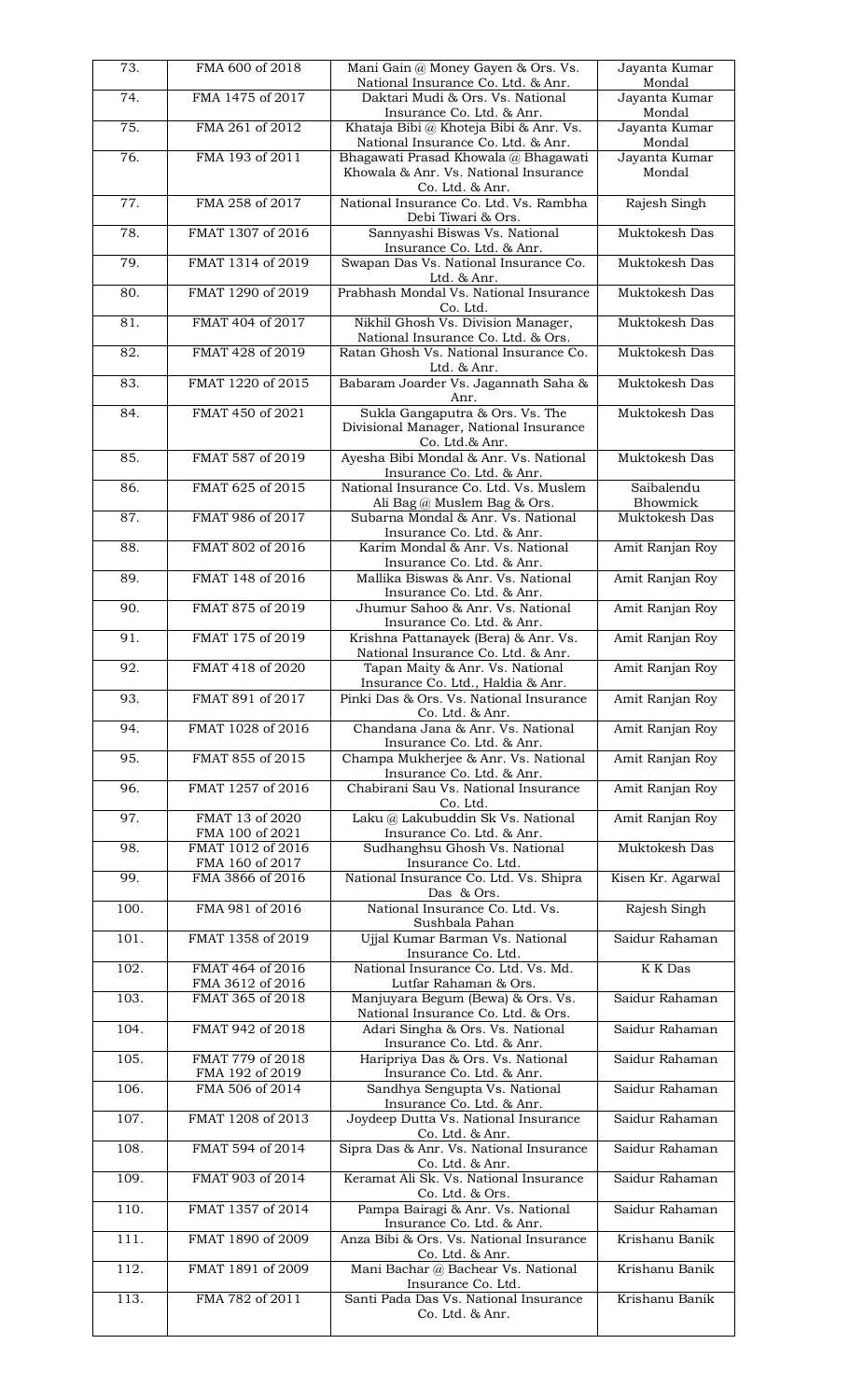| 114.               | FMA 1314 of 2016                    | Minati Adhikary Vs. National Insurance<br>Co. Ltd. & Anr.                          | Krishanu Banik          |
|--------------------|-------------------------------------|------------------------------------------------------------------------------------|-------------------------|
| 115.               | FMA 1082 of 2013                    | Debjani Halder Vs. National Insurance<br>Co. Ltd. & Anr.                           | Krishanu Banik          |
| 116.               | FMAT 1112 of 2018                   | Bandana Deb Roy & Anr. Vs. National<br>Insurance Co. Ltd. & Anr.                   | Krishanu Banik          |
| 117.               | FMAT 286 of 2019<br>FMA 444 of 2021 | Niranjan Mondal @ Nripen Vs. Div<br>Manager, National Insurance Co. Ltd. &<br>Anr. | Krishanu Banik          |
| 118.               | FMA 1905 of 2018                    | Archana Rani Ghora & Anr. Vs. National<br>Insurance Co. Ltd. & Anr.                | Krishanu Banik          |
| 119.               | FMAT 155 of 2016                    | Dhananjoy Jana Vs. National Insurance<br>Co. Ltd. & Anr.                           | Krishanu Banik          |
| $\overline{120}$ . | FMAT 193 of 2018<br>FMA 523 of 2021 | Maniruddin Ansari Vs. National<br>insurance Co. Ltd. & Anr.                        | Krishanu Banik          |
| 121.               | FMA 319 of 2010                     | National insurance Co. Ltd. Vs. Maya<br>Mondal & Ors.                              | Parimal Kumar<br>Pahiri |
| $\overline{122}$ . | FMA 835 of 2009                     | National insurance Co. Ltd. Vs. Anju Roy<br>& Ors.                                 | Parimal Kumar<br>Pahari |
| 123.               | FMA 986 of 2013                     | National insurance Co. Ltd. Vs. Anirban<br>Dutta & Anr.                            | Parimal Kumar<br>Pahari |
| 124.               | FMA 2004 of 2013                    | National insurance Co. Ltd. Vs. Oritri<br>Basu                                     | Parimal Kumar<br>Pahari |
| 125.               | FMA 241 of 2011                     | Srimatya Anushree Pati & Anr. Vs.<br>National insurance Co. Ltd. & Anr.            | Jayanta Kumar<br>Mondal |
| 126.               | FMA 183 of 2017                     | National insurance Co. Ltd. Vs. Sudipa<br>Chakraborty & Anr.                       | Sucharita Paul          |
| 127.               | FMA 852 of 2014                     | Srimatya Archana Senapati & Ors. Vs.<br>National insurance Co. Ltd. & Anr.         | Amit Baran Das          |
| 128.               | FMAT 290 of 2019                    | Namita Panda & Anr. Vs. National<br>Insurance Co. Ltd. & Ors.                      | Jayanta Kumar<br>Mondal |
| 129.               | FMAT 744 of 2016                    | National Insurance Co. Ltd. Vs. Sujay<br>Gupta & Anr.                              | Parimal Kumar<br>Pahari |
| 130.               | FMAT 772 of 2013                    | Avijit Biswas Vs. National Insurance Co.<br>Ltd.                                   | Jayanta Kumar<br>Mondal |
| 131.               | FMAT 822 of 2012                    | Kamal Sarkar & Ors. Vs. National<br>Insurance Co. Ltd. & Anr.                      | Jayanta Kumar<br>Mondal |
| 132.               | FMAT 750 of 2013                    | Soma Shaw Vs. National Insurance Co.<br>Ltd. & Anr.                                | Jayanta Kumar<br>Mondal |
| 133.               | FMA 564 of 2017<br>COT 115 of 2018  | National Insurance Co. Ltd. Vs.<br>Durjodhan Barman & Ors.                         | Arabinda Kundu          |
| 134.               | FMA 87 of 2009<br>COT 38 of 2008    | National Insurance Co. Ltd. Vs. Gopa<br>Modak & Ors.                               | Parimal Kumar<br>Pahari |
| 135.               | FMA 50 of 2008<br>COT 2437 of 2006  | National Insurance Co. Ltd. Vs. Munia<br>Oraon                                     | Parimal Kumar<br>Pahari |
| 136.               | FMA 89 of 2009<br>COT 37 of 2008    | National Insurance Co. Ltd. Vs. Aloka<br>Roy & Ors.                                | Parimal Kumar<br>Pahari |
| 137.               | FMA 86 of 2009<br>COT 39 of 2008    | National Insurance Co. Ltd. Vs. Dipa<br>Chakraborty & Ors.                         | Parimal Kumar<br>Pahari |
| 138.               | FMA 88 of 2009<br>COT 36 of 2008    | National Insurance Co. Ltd. Vs.<br>Parashmoni Kundu & Ors.                         | Parimal Kumar<br>Pahari |
| 139.               | FMAT 474 of 2021                    | Ajima Bibi & Ors. Vs. National Insurance<br>Co. Ltd. & Anr.                        | Jayanta Banerjee        |
| 140.               | FMA 1044 of 2013                    | Smt. Shyamali Biswas & Ors. Vs.<br>National Insurance Co. Ltd. & Anr.              | Jayanta Banerjee        |
| 141.               | FMA 661 of 2016                     | Chanu Debi Ray Vs. National Insurance<br>Co. Ltd. & Anr.                           | Rakib Hussain           |
| 142.               | FMAT 938 of 2015                    | Ranju Sharma & Anr. Vs. National<br>Insurance Co. Ltd. & Anr.                      | Rakib Hussain           |
| 143.               | FMA 2875 of 2016                    | National Insurance Co. Ltd. Vs. Atahar<br>Sk. Ors.                                 | Parimal Kumar<br>Pahari |
| 144.               | FMA 13 of 2012                      | Smt. Padda Majhi & Ors. Vs. D.M,<br>National Insurance Co. Ltd. & Anr.             | Anupam Hajra            |
| 145.               | FMA 1045 of 2013                    | Sulekha Singh @ Singha & Ors. Vs.<br>National Insurance Co. Ltd. & Anr.            | Jayanta Banerjee        |
| 146.               | FMA 1146 of 2010                    | Baban Hazra & Ors. Vs. National<br>Insurance Co. Ltd. & Anr.                       | Anupama Hajari          |
| 147.               | FMA 900 of 2013                     | Ashoka Mondal & Ors. Vs. National<br>Insurance Co. Ltd. & Anr.                     | Jayanta Banerjee        |
| 148.               | FMAT 1035 of 2014<br>COT 59 of 2015 | National Insurance Co. Ltd. Vs. Rathin<br>Chowdhury                                | Parimal Kumar<br>Pahari |
| 149.               | FMA 727 of 2016<br>COT 29 of 2018   | National Insurance Co. Ltd. Vs. Namita<br>Mallick & Ors.                           | Sanjoy Paul             |
| 150.               | FMA 315 of 2016                     | National Insurance Co. Ltd. Vs. Tapati<br>Singh & Ors.                             | Afroz Alam              |
| 151.               | FMA 4 of 2021                       | National Insurance Co. Ltd. Vs. Saloni<br>Sarogi                                   | Rajesh Singh            |
| 152.               | FMAT 272 of 2015                    | National Insurance Co. Ltd. Vs. Archana<br>Maity & Ors.                            | Rajesh Singh            |
| 153.               | FMA 1889 of 2018                    | National Insurance Co. Ltd. Vs. Malati<br>Bhattacharjee & Ors.                     | Kisen Kumar<br>Agarwal  |
| 154.               | FMAT 619 of 2019                    | National Insurance Co. Ltd. Vs. Kakali<br>Samanta & Ors.                           | Rajesh Singh            |
| 155.               | FMA 621 of 2019                     | National Insurance Co. Ltd. Vs. Sabina<br>Khatun & Ors.                            | Parimal Kumar<br>Pahari |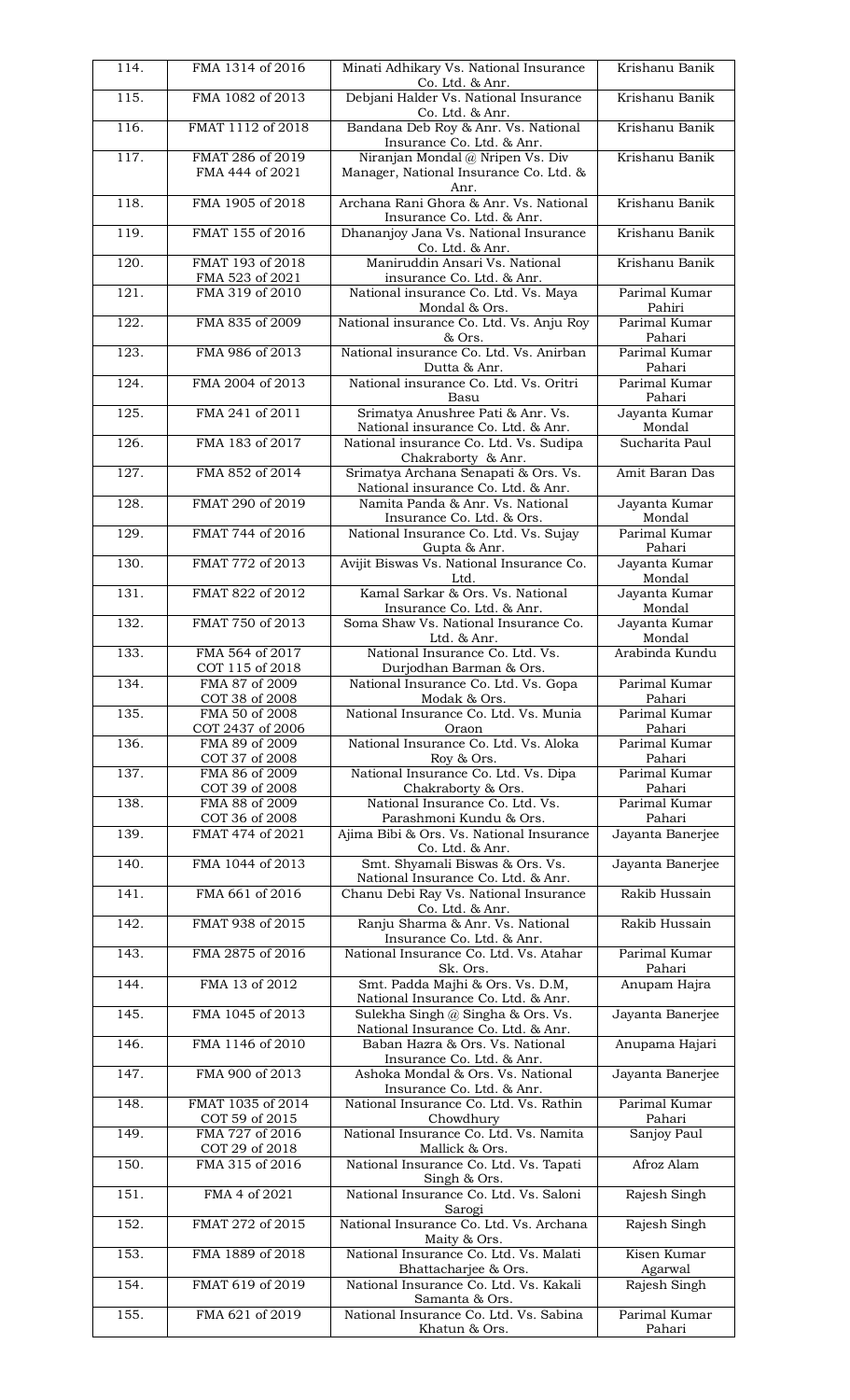| 156. | FMAT 542 of 2019                     | National Insurance Co. Ltd. Vs.<br>Shakuntala Devi Mahato & Ors.                            | Sucharita Paul                  |
|------|--------------------------------------|---------------------------------------------------------------------------------------------|---------------------------------|
| 157. | FMAT 1184 of 2019<br>FMA 723 of 2021 | Sougata Sahoo @ Saugata Sahoo Vs.<br>National Insurance Co. Ltd. & Anr.                     | Subhankar Mondal                |
| 158. | FMAT 1339 of 2019                    | Sumita Manna & Ors. Vs. National<br>Insurance Co. Ltd. & Anr.                               | Subhankar Mondal                |
| 159. | FMA 272 of 2021                      | Sagir Ahmed Siddique Vs. National<br>Insurance Co. Ltd. & Anr.                              | Subhankar Mondal                |
| 160. | FMAT 360 of 2021                     | Tapasi Bera & Anr. Vs. National<br>Insurance Co. Ltd. & Anr.                                | Subhankar Mondal                |
| 161. | FMAT 394 of 2021                     | Pratima Adhikary & Anr. Vs. National<br>Insurance Co. Ltd. & Anr.                           | Subhankar Mondal                |
| 162. | FMAT 392 of 2021                     | Rekha Rani Samanta Vs. National<br>Insurance Co. Ltd. & Anr.                                | Subhankar Mondal                |
| 163. | FMAT 496 of 2021                     | Mrinal Ghosh Vs. National Insurance Co.<br>Ltd. & Anr.                                      | Subhankar Mondal                |
| 164. | FMA 1025 of 2018                     | Marjina Bibi & Anr. Vs. National<br>Insurance Co. Ltd. & Anr.                               | Sima Ghosh                      |
| 165. | FMAT 99 of 2016                      | Sanaka Bagdi & Ors. Vs. National<br>Insurance Co. Ltd. & Anr.                               | Sima Ghosh                      |
| 166. | FMA 928 of 2015                      | Halena Bewa & Ors. Vs. National<br>Insurance Co. Ltd. & Ors.                                | Sujit Saha                      |
| 167. | FMA 359 of 2011                      | Angura Begam Vs. National Insurance<br>Co. Ltd. & Ors.                                      | Krishanu Banik                  |
| 168. | FMAT 495 of 2015                     | Karabi Bhattacharjee @ Bhattachartya<br>Vs. National Insurance Co. Ltd. & Anr.              | Amit Ranjan Roy                 |
|      | With<br>FMAT 341 of 2015             | National Insurance Co. Ltd. Vs. Karabi                                                      | Kanak Kiran                     |
| 169. | FMAT 789 of 2017                     | Bhattacharjee & Ors.<br>Kajal Ray @ Roy & Ors. Vs. National                                 | Bandopadhyay<br>Saidur Rahaman  |
| 170. | FMAT 799 of 2019                     | Insurance Co. Ltd. & Anr.<br>Pradip Dutta @ Datta Vs. National                              | Saidur Rahaman                  |
| 171. | FMAT 399 of 2020                     | Insurance Co. Ltd. & Anr.<br>Supratim Seal National Insurance Co.                           | Saidur Rahaman                  |
| 172. | FMAT 400 of 2020                     | Ltd. & Anr.<br>Ashim Kumar Dey Vs. National                                                 | Saidur Rahaman                  |
| 173. | FMAT 503 of 2020                     | Insurance Co. Ltd. & Ors.<br>Rashida Parveen Vs. National Insurance                         | Saidur Rahaman                  |
| 174. | FMAT 397 of 2020                     | Co. Ltd. & Anr.<br>Md. Sakil Vs. National Insurance Co.                                     | Saidur Rahaman                  |
| 175. | FMA 636 of 2021                      | <u>Ltd. &amp; Anr.</u><br>National Insurance Co. Ltd. Vs. Md.                               | Rajesh Singh                    |
|      |                                      | Saiful Islam Gazi @ Saiful Gazi @ Sariful<br>Gazi & Anr.                                    |                                 |
| 176. | FMAT 958 of 2014                     | National Insurance Co. Ltd. Vs. Sufina<br>Biswas & Ors.                                     | K K Das                         |
| 177. | FMAT 594 of 2019                     | Alahhdi Saren & Ors. Vs. National<br>Insurance Co. Ltd. & Anr.                              | Jayanta Kumar<br>Mondal         |
| 178. | FMA 1034 of 2017                     | National Insurance Co. Ltd. Vs. Anita<br>Biswas & Ors.                                      | Parimal Kumar<br>Pahari         |
| 179. | FMA 1433 of 2018                     | National Insurance Co. Ltd. Vs. Pinki<br>Nag & Ors.                                         | Deb Narayan Roy                 |
| 180. | FMA 1759 of 2014                     | National Insurance Co. Ltd. Vs. Archana<br>Ghosh & Ors.                                     | Rajesh Singh                    |
| 181. | FMA 1442 of 2014                     | Sova Dey & Ors. Vs. National Insurance<br>Co. Ltd. & Anr.                                   | Krishanu Banik                  |
| 182. | FMAT 175 of 2016                     | Madhuri Pal Vs. National Insurance Co.<br>Ltd. & Anr.                                       | Krishanu Banik                  |
| 183. | FMAT 19 of 2018                      | Bijan Majumder Vs. National insurance<br>Co. Ltd. & Anr.                                    | Jayanta Banerjee                |
| 184. | FMA 1546 of 2017                     | National Insurance Co. Ltd. Vs. Jalal @<br>Md. Jalal @ Md. Jalaluddin                       | Saibalendu<br>Bhowmick          |
| 185. | FMAT 1238 of 2016                    | National Insurance Co. Ltd. Vs.<br>Jagannath Mardi @ Jaganath @<br>Jagarnath Marandi & Anr. | Saibalendu<br>Bhowmick          |
| 186. | FMAT 84 of 2017                      | National Insurance Co. Ltd. & Ors. Vs.<br>Purnima Singh @ Purnima Singha &                  | Saibalendu<br>Bhowmick          |
| 187. | FMAT 193 of 2021                     | Ors.<br>Pratima Ray & Ors. Vs. National<br>Insurance Co. Ltd. & Anr.                        | Sandip                          |
| 188. | FMAT 609 of 2018                     | Umravati Devi Vs. National Insurance                                                        | Bandopadhyay<br>Rakib Hussain   |
| 189. | FMA 2022 of 2018                     | Co. Ltd. & Anr.<br>Manirajjaman @ Milan Mallick Vs.                                         | Jayanta Banerjee                |
| 190. | FMA 671 of 2016                      | National Insurance Co. Ltd. & Anr.<br>Murshida Khatun vs. United India                      | Krishanu Banik                  |
| 191. | FMAT 191 of 2021                     | Insurance Co. Ltd.<br>Sangita Adhikary & Anr. vs. United India                              | Sandip                          |
| 192. | FMA 573 of 2021<br>FMAT 508 of 2020  | Insurance Co. Ltd. & Anr.<br>Anita Singha & Ors. Vs. United India                           | Bandopadhyay<br>Sandip          |
| 193. | FMAT 255 of 2021                     | Insurance Co. Ltd. & Anr.<br>Tumpa Chakraborty & Ors. vs. United                            | Bandopadhyay<br>Amit Ranjan Roy |
| 194. | FMAT 224 of 2021                     | India Insurance Co. Ltd. & Anr.<br>Urmila Mondal @ Mila Mondal & Ors. vs.                   | Amit Ranjan Roy                 |
|      |                                      | United India Insurance Co. Ltd. & Anr.                                                      |                                 |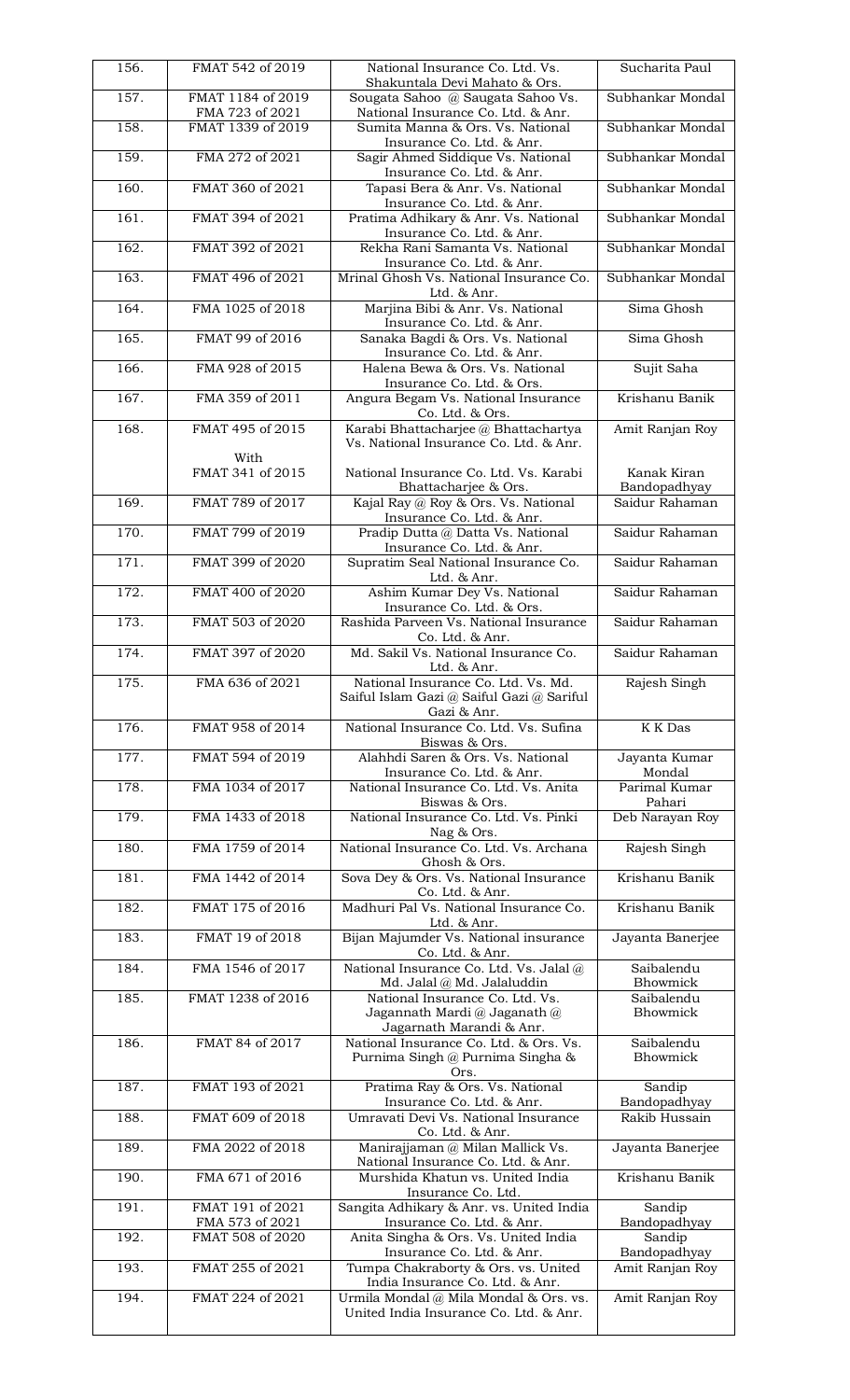| 195. | FMA 3343 of 2015                     | Jayanti Bagdi & Ors. vs. United India<br>Insurance Co. Ltd. & Anr.                           | Krishanu Banik                    |
|------|--------------------------------------|----------------------------------------------------------------------------------------------|-----------------------------------|
| 196. | FMAT 510 of 2021                     | Anjali Ojha & Ors. vs. United India<br>Insurance Co. Ltd. & Anr.                             | Krishanu Banik                    |
| 197. | FMAT 393 of 2021                     | Aparupa Bera & Anr. vs. United India<br>Insurance Co. Ltd. & Anr.                            | Subhankar Mondal                  |
| 198. | FMAT 74 of 2021                      | Jinnat Sk. vs. United India Insurance<br>Co. Ltd. & Anr.                                     | Muktokesh Das                     |
| 199. | FMAT 271 of 2021                     | Bapi Mondal vs. United India Insurance<br>Co. Ltd. & Anr.                                    | Saidur Rahaman                    |
| 200. | FMA 468 of 2020                      | Sk. Luthaphar @ Lutaphar Seikh @ Sk.<br>Lutfar vs. United India Insurance Co.                | Krishanu Banik                    |
| 201. | FMA 373 of 2019                      | Ltd. & Ors.<br>Rina Biswas & Anr. vs. United India<br>Insurance Co. Ltd. & Ors.              | Saidur Rahaman                    |
| 202. | FMAT 92 of 2020<br>FMA 139 of 2021   | Kisku Mainu Murmu vs. United India<br>Insurance Co. Ltd.                                     | Sandip<br>Bandopadhyay            |
| 203. | FMAT 496 of 2020                     | Biman Dhara @ Biman Kumar Dhara vs.<br>United India Insurance Co. Ltd.                       | Amit Ranjan Roy                   |
| 204. | FMAT 453 of 2020<br>FMA 114 of 2021  | Kailash Roy & Ors. vs. Anjana Biswas &<br>Anr.                                               | Soujanya<br>Bandopadhyay          |
| 205. | FMAT 256 of 2020<br>FMA 25 of 2021   | Shukla Kundu & Anr. vs. United India                                                         | Muktokesh Das                     |
| 206. | FMAT 394 of 2020                     | Insurance Co. Ltd. & Anr.<br>Naren Routh & Anr vs. United India<br>Insurance Co. Ltd. & Anr. | Saidur Rahaman                    |
| 207. | FMAT 374 of 2020                     | Ananta Barman vs. United India<br>Insurance Co. Ltd. & Anr.                                  | Krishanu Banik                    |
| 208. | FMAT 1575 of 2011                    | Purnima Roy & Ors. vs. National<br>Insurance Co. Ltd. & Ors.                                 | Jayanta Kumar<br>Mondal           |
| 209. | FMAT 1268 of 2019<br>FMA 358 of 2021 | Surendar Kaur Singh vs. United India<br>Insurance Co. Ltd. & Anr.                            | Subhankar Mondal                  |
| 210. | FMAT 1267 of 2019<br>FMA 217 of 2021 | Sima Mondal & Ors. vs. United India<br>Insurance Co. Ltd. & Anr.                             | Subhankar Mondal                  |
| 211. | FMAT 1030 of 2018                    | Krishna Rani Jana & Anr. vs. United<br>India Insurance Co. Ltd. & Anr.                       | Dhananjay Nayek                   |
| 212. | FMAT 137 of 2019                     | Shantilata Jana & Ors. vs. United India<br>Insurance Co. Ltd. & Anr.                         | Dhananjay Nayek                   |
| 213. | FMAT 904 of 2019                     | Dhurjuti Sahu vs. United India<br>Insurance Co. Ltd.                                         | No Record Found                   |
| 214. | FMAT 311 of 2019                     | Rina Chetri & Ors. vs. United India<br>Insurance Co. Ltd. & Anr.                             | Dhananjay Nayek                   |
| 215. | FMAT 889 of 2018                     | Minati Nayek & Ors. vs. United India<br>Insurance Co. Ltd. & Anr                             | Dhananjay Nayek                   |
| 216. | FMAT 238 of 2019<br>FMA 852 of 2021  | Rajib Das vs. United India Insurance Co.<br>Ltd. & Anr.                                      | Saidur Rahaman                    |
| 217. | FMAT 1338 of 2019<br>FMA 134of 2021  | Maleka Bibi & Ors. vs. United India<br>Insurance Co. Ltd. & Anr.                             | Subhankar Mondal                  |
| 218. | FMAT 53 of 2020                      | Sudha Devi vs. United India Insurance<br>Co. Ltd.                                            | No Record Found                   |
| 219. | FMAT 1633 of 2009                    | Tapan Kha @ Tapan Das vs. United India<br>Insurance Co. Ltd. & Anr.                          | Amit Ranjan Roy                   |
| 220. | FMAT 1801 of 2009                    | Bajhiria Devi vs. United India Insurance<br>Co. Ltd. & Anr                                   | Amit Ranjan Roy                   |
| 221. | FMAT 1324 of 2019                    | Amar Ghosh vs. United India Insurance<br>Co. Ltd. & Anr.                                     | Saidur Rahaman                    |
| 222. | FMAT 1330 of 2019<br>FMA 221 of 2021 | Saikat Mitra vs. United India Insurance<br>Co. Ltd. & Ors.                                   | Saidur Rahaman                    |
| 223. | FMAT 1312 of 2019                    | Laxmi Gowala vs. United India<br>Insurance Co. Ltd.                                          | Muktokesh Das                     |
| 224. | FMA 467 of 2020                      | Shefali Sarkar (Paul) & Ors. vs. United<br>India Insurance Co. Ltd. & Anr.                   | Saidur Rahaman                    |
| 225. | FMA 471 of 2020                      | Manju Hazra & Ors. vs. United India<br>Insurance Co. Ltd. & Anr.                             | Amit Ranjan Roy                   |
| 226. | FMAT 721 of 2017                     | Manash Mondal vs. United India<br>Insurance Co. Ltd. & Ors.                                  | Amit Ranjan Roy                   |
| 227. | FMAT 565 of 2019<br>FMA 286 of 2021  | Krishna Das & Ors. vs. United India<br>Insurance Co. Ltd. & Anr.                             | Amit Ranjan Roy                   |
| 228. | FMAT 50 of 2019                      | Namita Majumdar & Ors. vs. United<br>India Insurance Co. Ltd. & Anr.                         | Krishanu Banik                    |
| 229. | FMA 1000 of 2018                     | Nepal Das vs. United India Insurance<br>Co. Ltd.                                             | Krishanu Banik                    |
| 230. | FMAT 1133 of 2019<br>FMA 476 of 2021 | Gulsan & Anr. vs. United India<br>Insurance Co. Ltd. & Anr.                                  | Saidur Rahaman                    |
| 231. | FMAT 743 of 2017                     | Jugal Mondal & Ors. vs. United India<br>Insurance Co. Ltd. & Anr.                            | Sima Ghosh                        |
| 232. | FMA 238 of 2011                      | United India Insurance Co. Ltd. Vs.<br>Pradip Roy & Ors.                                     | Parimal Kumar<br>Pahari           |
|      | With<br>FMA 708 of 2011              | Pradip Roy & Anr. Vs. United India                                                           | Jayanta Banerjee                  |
| 233. | FMA 142 of 2013                      | Insurance Co. Ltd. & Ors.<br>United India Insurance Co. Ltd. Vs.                             | Parimal Kumar                     |
| 234. | FMA 3984 of 2014                     | Gouri Sankar Das & Ors.<br>United India Insurance Co. Ltd. Vs. Smt.<br>Bulu Badyakar & Ors.  | Pahari<br>Parimal Kumar<br>Pahari |
|      |                                      |                                                                                              |                                   |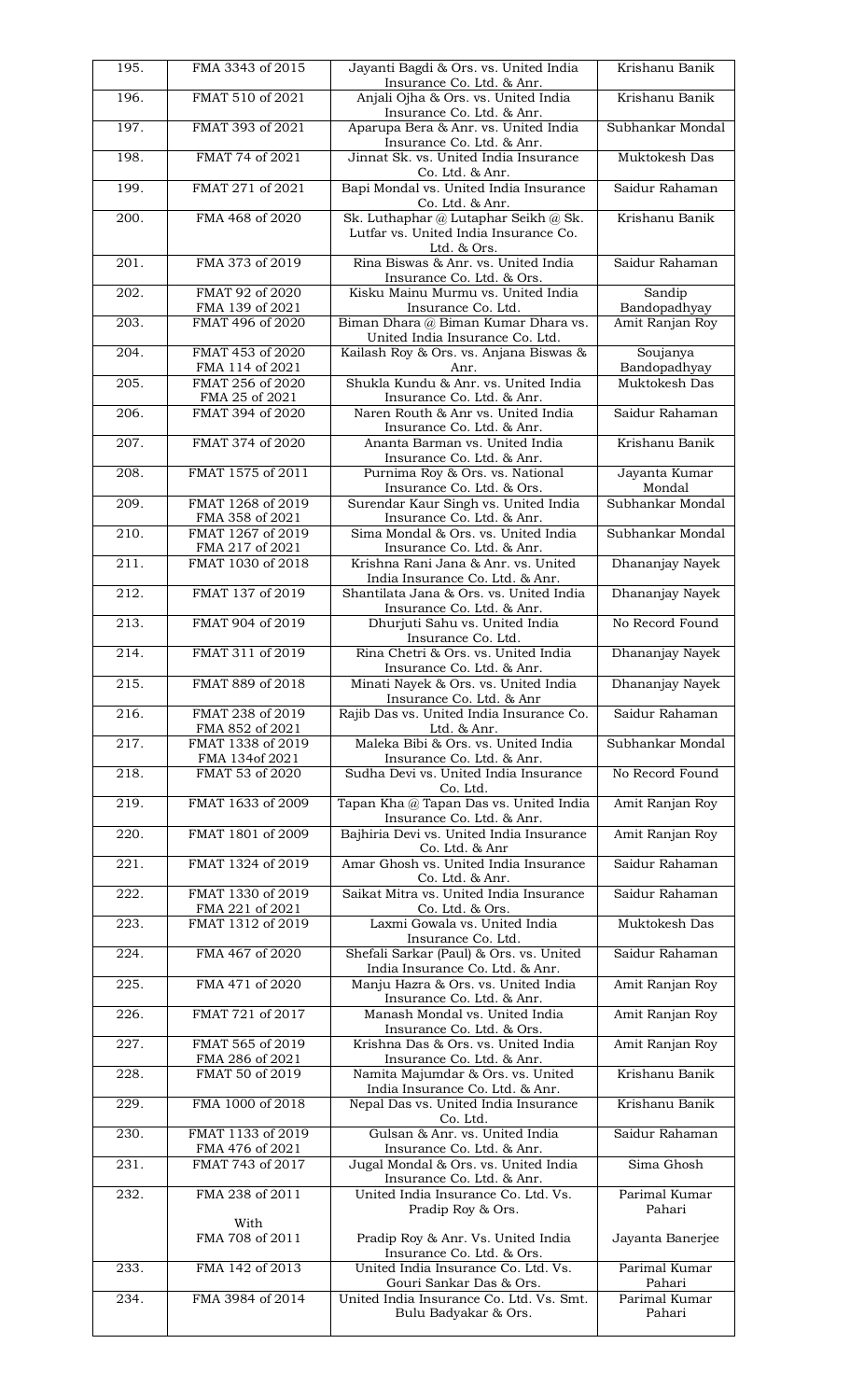| 235.               | FMA 3388 of 2014                     | United India Insurance Co. Ltd. Vs. Arati<br>Bera & Ors.                 | Sanjoy Paul             |
|--------------------|--------------------------------------|--------------------------------------------------------------------------|-------------------------|
| 236.               | FMAT 356 of 2019                     | Reliance General Insurance Co. Ltd. Vs.                                  | <b>K</b> K Das          |
| 237.               | FMAT 1295 of 2019                    | Md. Amirul Islam & Anr.<br>Abdul Rahaman @ Rahaman Mondal vs.            | Rajdeep                 |
|                    | FMA 237 of 2021                      | Reliance General Insurance                                               | Bhattacharya            |
| 238.               | FMAT 494 of 2020                     | Reliance General Insurance Co. Ltd. Vs.                                  | K K Das                 |
| 239.               | FMAT 401 of 2019                     | Sandhya Das & Ors.<br>Reliance General Insurance Co. Ltd. Vs.            | K K Das                 |
|                    |                                      | Safikul Alam & Anr.                                                      |                         |
| 240.               | FMA 2549 of 2014                     | Reliance General Insurance Co. Ltd. Vs.                                  | <b>K</b> K Das          |
| 241.               | FMA 39 of 2019                       | Kakali Mistry & Ors.<br>Reliance General Insurance Co. Ltd. Vs.          | <b>K</b> K Das          |
|                    |                                      | Bali Ram Rai & Anr.                                                      |                         |
| 242.               | FMAT 90 of 2021<br>FMA 297 of 2021   | Anita Saha & Ors. Vs. Reliance General<br>Insurance Co. Ltd.             | Jayanta Banerjee        |
| 243.               | FMAT 765 of 2012                     | Abdul Hamid @ Md. Abdul Hamid Vs.                                        | Jayanta Banerjee        |
|                    |                                      | Reliance General Insurance Co. Ltd. &                                    |                         |
| 244.               | FMAT 1269 of 2019                    | Anr.<br>Jayanti Halder & Ors. Vs. Reliance                               | Subhankar Mondal        |
|                    |                                      | General insurance Co. Ltd. & Anr.                                        |                         |
| 245.               | FMAT 1262 of 2019<br>FMA 663 of 2021 | Shila Chatterjee & Anr. Vs.<br>New India Assurance Co. Ltd. & Anr.       | Saidur Rahaman          |
| 246.               | FMAT 1204 of 2014                    | Rita Purkait & Anr. Vs. New India                                        | Jayanta Kumar           |
|                    |                                      | Assurance Co. Ltd. & Ors.                                                | Mondal                  |
| 247.               | FMA 1443 of 2013                     | New India Assurance Co. Ltd Vs.<br>Helaram Pal & Ors.                    | Sanjoy Paul             |
| 248.               | FMAT 1087 of 2016                    | Amita Roy Vs. New India Assurance Co.                                    | Jayanta Kumar           |
| 249.               | FMAT 383 of 2017                     | Ltd & Ors.<br>Sabeda Bibi & Ors. Vs. New India                           | Mondal<br>Jayanta Kumar |
|                    | FMA 181 of 2021                      | Assurance Co. Ltd & Anr.                                                 | Mondal                  |
| 250.               | FMA 1226 of 2011                     | Bhagabati Ghosh & Ors. Vs. New India                                     | Jayanta Kumar           |
| 251.               | FMAT 263 of 2018                     | Assurance Co. Ltd & Anr.<br>Salema Bibi dafadar & Anr. Vs. New           | Mondal<br>Jayanta Kumar |
|                    |                                      | India Assurance Co. Ltd & Anr.                                           | Mondal                  |
| 252.               | FMAT 1276 of 2019<br>FMA 222 of 2021 | Angur Kundu Vs. New India Assurance<br>Co. Ltd & Anr.                    | Jayanta Kumar<br>Mondal |
| 253.               | FMA 416 of 2019                      | Asfar Sk. @ Asraf Sk. & Anr. Vs. New                                     | Sima Ghosh              |
|                    |                                      | India Assurance Co. Ltd & Ors.                                           |                         |
| 254.               | FMA 546 of 2014                      | Goutam Goswami Vs. New India<br>Assurance Co. Ltd & Anr.                 | Amit Ranjan Roy         |
| $\overline{255}$ . | FMAT 271 of 2008                     | Sonali Das & Ors. Vs. New India                                          | Sanchita Ghosh          |
| 256.               | FMA 575 of 2018                      | Assurance Co. Ltd & Ors.<br>Sabita Jadab & Ors. Vs. New India            | Jayanta Kumar           |
|                    |                                      | Assurance Co. Ltd & Anr.                                                 | Mondal                  |
| 257.               | FMA 1278 of 2012                     | Saraswati Dey & Ors. Vs. New India<br>Assurance Co. Ltd & Anr.           | Jayanta Kumar<br>Mondal |
| 258.               | FMAT 1123 of 2011                    | Kamrun & Ors. Vs. New India Assurance                                    | Jayanta Kumar           |
|                    |                                      | Co. Ltd & Anr.                                                           | Mondal                  |
| 259.               | FMA 854 of 2012                      | Manju Sarkar & Anr. Vs. New India<br>Assurance Co. Ltd & Anr.            | Jayanta Kumar<br>Mondal |
| 260.               | FMA 3830 of 2016                     | Jalal Molla @ Jalal Uddin Molla & Anr.                                   | Jayanta Kumar           |
| $\overline{261}$ . | FMAT 1119 of 2016                    | Vs. New India Assurance Co. Ltd & Anr.<br>Dipali Baidya & Ors. New India | Mondal<br>Jayanta Kumar |
|                    |                                      | Assurance Co. Ltd & Anr.                                                 | Mondal                  |
| 262.               | FMA 1103 of 2008                     | Dhiren Sarkar Vs. New India Assurance                                    | Amit Ranjan Roy         |
| 263.               | FMA 97 of 2002                       | Co. Ltd<br>Bhagabati Malik & Ors. Vs. New India                          | Krishanu Banik          |
|                    |                                      | Assurance Co. Ltd                                                        |                         |
| 264.               | FMAT 1651 of 2008                    | Mita Roy Vs. New India Assurance Co.<br>Ltd                              | Record Not Found        |
| 265.               | FMAT 781 of 2008                     | Radha Rai Maity & Ors. Vs. United India                                  | Sanchita Ghosh          |
| 266.               | FMAT 12 of 2019                      | Insurance Co. Ltd. & Ors.<br>New India Assurance Co. Ltd Vs. Rahul       | Record Not Found        |
|                    |                                      | Amin                                                                     |                         |
| 267.               | FMAT 1265 of 2003                    | Joygan Nisa Bibi & Anr. Vs. New India<br>Assurance Co. Ltd               | Krishanu Banik          |
| 268.               | FMAT 1154 of 2019                    | New India Assurance Co. Ltd Vs. Rumi                                     | Sucharita Paul          |
|                    | FMAT 78 of 2010                      | Mistry & Ors.<br>Rina Mallick & Ors. Vs. The D.M & Anr.                  |                         |
| 269.               |                                      |                                                                          | Sanat Kumar<br>Mallick  |
| 270.               | FMAT 515 of 2020                     | Sefali Roy & Ors. Vs. New India                                          | Sandip                  |
| 271.               | FMAT 192 of 2021                     | Assurance Co. Ltd & Anr.<br>Jashobala Roy & Ors. New India               | Bandopadhyay<br>Sandip  |
|                    |                                      | Assurance Co. Ltd & Anr.                                                 | Bandopadhyay            |
| 272.               | FMAT 196 of 2021                     | Uma Mukherjee (Ghosh) & Anr. Vs. New<br>India Assurance Co. Ltd & Anr.   | Sandip<br>Bandopadhyay  |
| 273.               | FMA 2354 of 2005                     | Prafulla Kumar Bhakta & Ors. Vs. New                                     | Krishanu Banik          |
| 274.               | FMA 491 of 2020                      | India Assurance Co. Ltd<br>New India Assurance Co. Ltd Vs. Basanti       | Sanjoy Paul             |
|                    |                                      | Devi & Ors.                                                              |                         |
| 275.               | FMAT 585 of 2020                     | Manti Nunia & Anr. Vs. New India                                         | Subhankar Mondal        |
| 276.               | FMAT 670 of 2014                     | Assurance Co. Ltd & Anr.<br>Debashree Mukherjee & Ors. Vs. New           | Subhas Chandra          |
|                    | FMA 355 of 2021                      | India Assurance Co. Ltd & Anr.                                           | Hajra                   |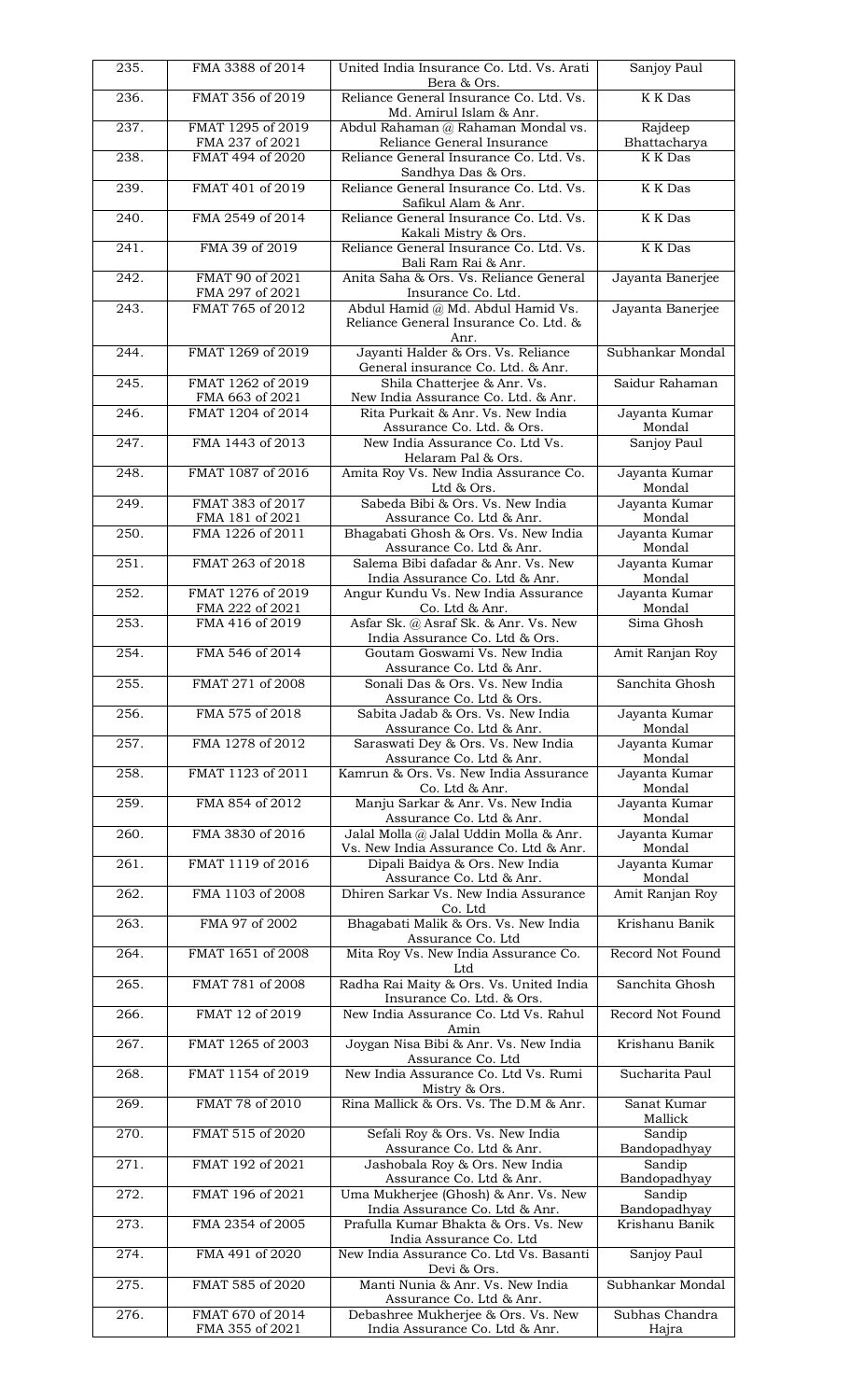| 277. | FMAT 1541 of 2012<br>FMA 4345 of 2015                | New India Assurance Co. Ltd Vs.<br>Archana Dey & Ors.                          | Parimal Kumar<br>Pahari   |
|------|------------------------------------------------------|--------------------------------------------------------------------------------|---------------------------|
| 278. | FMA 630 OF 2012                                      | New India Assurance Co. Ltd Vs. Jharna<br>Denki & Ors.                         | Parimal Kumar<br>Pahari   |
| 279. | FMA 405 of 2009                                      | New India Assurance Co. Ltd Vs.                                                | K K Das                   |
| 280. | FMA 178 of 2012                                      | Bandana Ghatak & Ors.<br>New India Assurance Co. Ltd Vs. Tuni<br>Sarkar & Ors. | Parimal Kumar<br>Pahari   |
| 281. | FMA 994 of 2012                                      | New India Assurance Co. Ltd Vs. Tridip<br>Bhattacharya                         |                           |
| 282. | FMA 1798 of 2014<br>CAN 01 of 2021<br>CAN 02 of 2021 | New India Assurance Co. Ltd Vs. Bakul<br>Kesh & Ors.                           | <b>K</b> K Das            |
| 283. | FMAT 1556 of 2012                                    | New India Assurance Co. Ltd Vs. Jhuma<br>Kundu & Ors.                          | Soumendra Nath<br>Ganguly |
| 284. | FMAT 206 of 2013<br>FMA 964 of 2013                  | New India Assurance Co. Ltd. Vs.<br>Sashwati Chatterjee & Ors.                 | Parimal Kumar<br>Pahari   |
| 285. | FMAT 1092 of 2016<br>FMA 765 of 2021                 | New India Assurance Co. Ltd Vs. Basanti                                        | Rajesh Singh              |
| 286. | FMA 1570 of 2015                                     | Gorain & Ors.<br>New India Assurance Co. Ltd Vs.<br>Giridhari Majhi & Anr.     | Rajesh Singh              |
| 287. | FMA 995 of 2016                                      | New India Assurance Co. Ltd Vs. Pari<br>Rani Rana & Ors.                       | Rajesh Singh              |
| 288. | FMA 481 of 2012                                      | New India Assurance Co. Ltd Vs. Rabin<br>Purkayet & Anr.                       | Rajesh Singh              |
| 289. | FMA 1117 of 2012                                     | New India Assurance Co. Ltd Vs. Sridam<br>Mondal & Anr.                        | Rajesh Singh              |
| 290. | FMAT 1305 of 2010                                    | New India Assurance Co. Ltd Vs. Khitish<br>Mondal                              | Rajesh Singh              |
| 291. | FMA 871 of 2012                                      | Tamirannesa Bibi & Ors. Vs. New India<br>Assurance Co. Ltd & Ors.              | Krishanu Banik            |
| 292. | FMA 1505 of 2011                                     | Manija Molla & Ors. Vs. New India<br>Assurance Co. Ltd & Anr.                  | Krishanu Banik            |
| 293. | FMAT 475 of 2009                                     | Sarita Sharma & Ors. Vs. New India<br>Assurance Co. Ltd & Anr.                 | Krishanu Banik            |
| 294. | FMA 849 of 2009                                      | Saikat Sen Vs. New India Assurance Co.<br>Ltd & Anr.                           | Sanchita Ghosh            |
| 295. | FMA 373 of 2008                                      | Kanali Bouri Vs. New India Assurance<br>Co. Ltd & Anr.                         | Sanchita Ghosh            |
| 296. | FMAT 950 of 2009                                     | Imtiaz Hussain Vs. New India Assurance<br>Co. Ltd & Anr.                       | Purna Ch. Maity           |
| 297. | FMAT 760 of 2010                                     | Madhusudhan Chowdhury Vs. New<br>India Assurance Co. Ltd & Anr.                | Jayanta Kumar<br>Mondal   |
| 298. | FMAT 3723 of 2006                                    | Swarnamoyee Acharya & Anr. Vs. New<br>India Assurance Co. Ltd                  | Jayanta Kumar<br>Mondal   |
| 299. | FMA 770 of 2006                                      | Sambhu Nandi Vs. New India Assurance<br>Co. Ltd                                | Jayanta Kumar<br>Mondal   |
| 300. | FMAT 128 of 2020<br>FMA 65 of 2021                   | Koyela Nandy Vs. New India Assurance<br>Co. Ltd                                | Saidur Rahaman            |
| 301. | FMAT 836 of 2015                                     | Rampayari Devi Vs. New India<br>Assurance Co. Ltd & Anr.                       | Jayanta Kumar<br>Mondal   |
| 302. | FMAT 129 of 2012                                     | Md. Javed Vs. New India Assurance Co.<br>Ltd & Anr.                            | Jayanta Kumar<br>Mondal   |
| 303. | FMA 1081 of 2010                                     | Kalpana Neogi Vs. New India Assurance<br>Co. Ltd & Anr.                        | Jayanta Kumar<br>Mondal   |
| 304. | FMA 1677 of 2019                                     | New India Assurance Co. Ltd Vs.<br>Tarulata Saha & Anr.                        | Parimal Kumar<br>Pahari   |
| 305. | FMA 925 of 2019                                      | New India Assurance Co. Ltd Vs. Gosai<br>Das Mondal & Anr.                     | Parimal Kumar<br>Pahari   |
| 306. | FMAT 396 of 2013                                     | New India Assurance Co. Ltd Vs. Alpana<br>Das & Ors.                           | Parimal Kumar<br>Pahari   |
| 307. | FMAT 39 of 2012<br>FMA 463 of 2012                   | New India Assurance Co. Ltd Vs. Pranati<br>Chanda & Ors.                       | K K Das                   |
| 308. | FMAT 326 of 2021                                     | Kusum Tarafder & Anr. Vs. New India<br>Assurance Co. Ltd & Anr.                | Muktokesh Das             |
| 309. | FMAT 329 of 2021                                     | Tanuja Mondal & Ors. Vs. New India<br>Assurance Co. Ltd & Anr.                 | Muktokesh Das             |
| 310. | FMAT 311 of 2021                                     | Lakshmi Rani Biswas & Anr. Vs. New<br>India Assurance Co. Ltd & Anr.           | Muktokesh Das             |
| 311. | FMAT 543 of 2010<br>FMA 803 of 2010                  | New India Assurance Co. Ltd Vs.<br>Santosh Sharma & Anr.                       | Parimal Kumar<br>Pahari   |
| 312. | FMAT 115 of 2020<br>FMA 124 of 2021                  | Shyamal Mondal @ Shyamal Kr. Mondal<br>Vs. New India Assurance Co. Ltd & Anr.  | Saidur Rahaman            |
| 313. | FMA 763 of 2011                                      | Sunil Kr. Biswas Vs. New India<br>Assurance Co. Ltd & ors.                     | Krishanu Banik            |
| 314. | FMAT 1111 of 2014                                    | Gobinda Pal Vs. New India Assurance<br>Co. Ltd & Anr.                          | Krishanu Banik            |
| 315. | FMAT 402 of 2018<br>FMA 719 of 2021                  | Pranab Biswas Vs. New India Assurance<br>Co. Ltd & Anr.                        | Krishanu Banik            |
| 316. | FMAT 1381 of 2017                                    | Goutam Roy Vs. Ashis Chakraborty &<br>Anr.                                     | S Maitra                  |
| 317. | FMA 1220 of 2011                                     | Julfuker Ali Vs. New India Assurance Co.<br>Ltd. & Anr.                        | Jayanta Kumar<br>Mondal   |
| 318. | FMAT 552 of 2008                                     | Nunbatia Debi & Ors. Vs. New India<br>Assurance Co. Ltd. & Anr.                | Jayanta Kumar<br>Mondal   |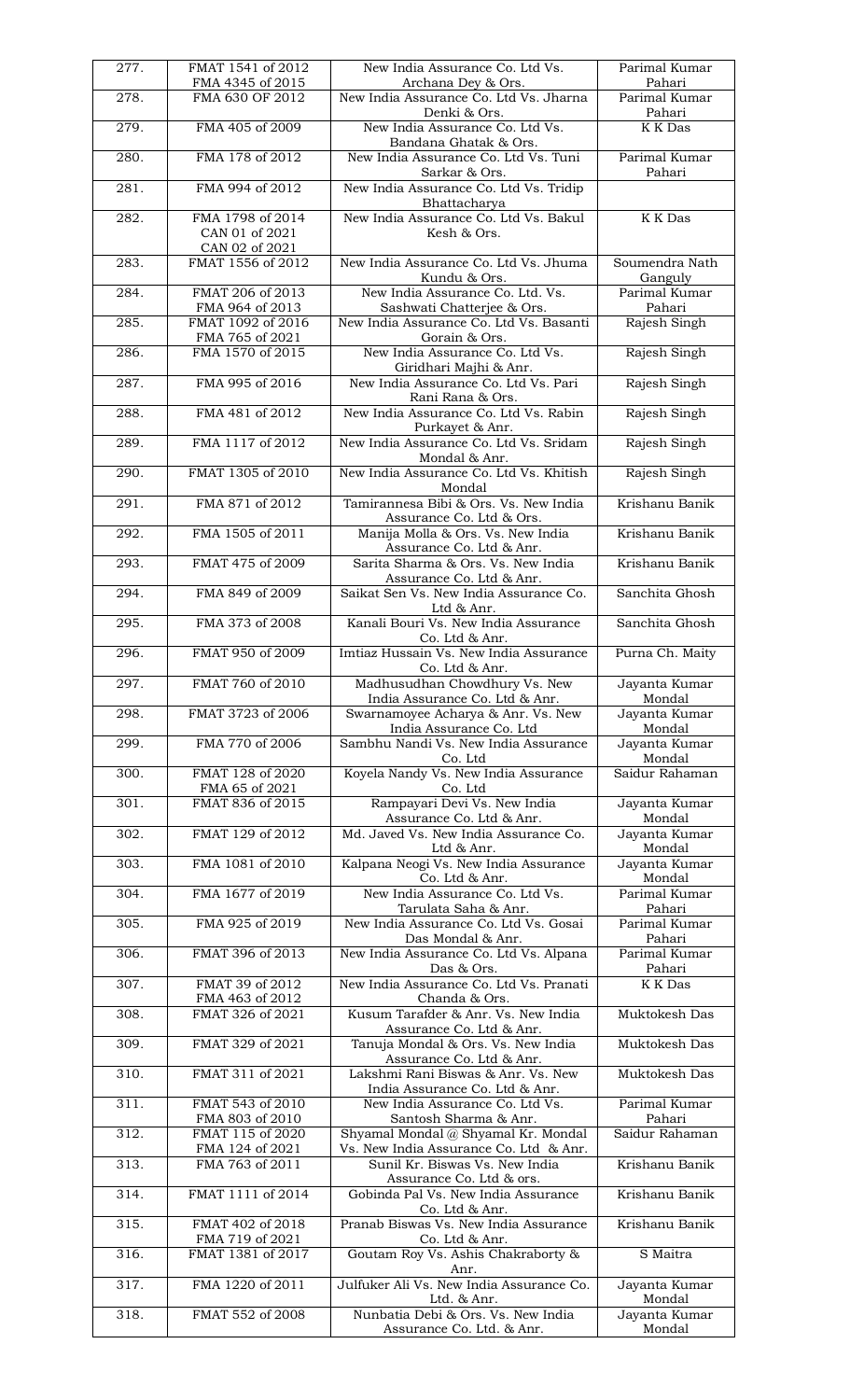| 319. | FMAT 553 of 2008                     | Serum Nisha & Ors. Vs. New India<br>Assurance Co. Ltd. & Anr.                                               | Jayanta Kr. Mondal        |
|------|--------------------------------------|-------------------------------------------------------------------------------------------------------------|---------------------------|
| 320. | FMAT 1149 of 2019                    | Rumi Mistry Vs. New India Assurance                                                                         | Saidur Rahaman            |
|      | With<br>FMAT 1154 of 2019            | Co. Ltd.<br>New India Assurance Co. Ltd. Vs. Rumi                                                           | Sucharita Paul            |
| 321. | FMAT 278 of 2020                     | Mistry & Ors.<br>Champa Ghorai & Ors. Vs. New India<br>Assurance Co. Ltd. & Anr.                            | Saidur Rahaman            |
| 322. | FMAT 115 of 2021<br>FMA 315 of 2021  | Parulrani Basak & Ors. Vs. New India<br>Assurance Co. Ltd. & Anr.                                           | Saidur Rahaman            |
| 323. | FMA 136 of 2011                      | Sajal Chatterjee & Ors. Vs. New India<br>Assurance Co. Ltd. & Anr.                                          | Saidur Rahaman            |
| 324. | FMAT 419 of 2021<br>FMA 791 of 2021  | Pinki Basak Vs. New India Assurance<br>Co. Ltd. & Anr.                                                      | Saidur Rahaman            |
| 325. | FMA 322 of 2011                      | Tansura Sekh & Ors. Vs. New India<br>Assurance Co. Ltd. & Anr.                                              | Krishanu Banik            |
| 326. | FMA 1242 of 2011                     | Sunita Shaw & Ors. Vs. Biswapati Roy<br>& Anr.                                                              | Jayanta Kumar<br>Mondal   |
| 327. | FMAT 46 of 2012                      | New India Assurance Co. Ltd. Vs.<br>Kadambala Mondal & Ors.                                                 | Sanjoy Paul               |
| 328. | FMAT 250 of 2015                     | Mariam Bibi & Ors. Vs. New India<br>Assurance Co. Ltd. & Anr.                                               | Jayanta Banerjee          |
| 329. | FMAT 21 of 2018                      | New India Assurance Co. Ltd. Vs. Kanika<br>Bala & Anr.                                                      | Rajesh Singh              |
| 330. | FMAT 527 of 2020                     | Dhiraj Maity @ Dhiraj Maiti Vs. New<br>India Assurance Co. Ltd. & Anr.                                      | Subhankar Mondal          |
| 331. | FMAT 1183 of 2019<br>FMA 157 of 2021 | Chandni Kharwar Vs. New India<br>Assurance Co. Ltd. & Anr.                                                  | Subhankar Mondal          |
| 332. | FMA 1718 of 2015                     | New India Assurance Co. Ltd. Vs.<br>Sougata Sen @ Ranjan Sen & Anr.                                         | <b>K</b> K Das            |
| 333. | FMAT 1230 of 2012                    | New India Assurance Co. Ltd. Vs. Miraj<br>Ali Biswas & Anr.                                                 | K K Das                   |
| 334. | FMAT 1213 of 2014                    | Jamela Bibi & Ors. Vs. New India<br>Assurance Co. Ltd. & Anr.                                               | Sujit Saha                |
| 335. | FMA 443 of 2011                      | New India Assurance Co. Ltd. Vs. Surajit<br>Dhara @ Saheb Dhara & Anr.                                      | Soumendra Nath<br>Ganguly |
| 336. | FMA 1160 of 2011                     | Nabanita Ghosh & Ors. Vs. New India<br>Assurance Co. Ltd. & Anr.                                            | Amit Ranjan Roy           |
| 337. | FMAT 538 of 2018                     | Aparna Maity (Sahoo) Vs. Divisional<br>Manager, New India Assurance Co. Ltd.                                | Amit Ranjan Roy           |
| 338. | FMAT 721 of 2018                     | & Ors.<br>Prem Kumar Paswan & Ors. Vs. New<br>India Assurance Co. Ltd. & Anr.                               | Amit Ranjan Roy           |
| 339. | FMAT 545 of 2017                     | Ajeda Bibi Vs. New India Assurance Co.<br>Ltd. & Anr.                                                       | Saidur Rahaman            |
| 340. | FMAT 502 of 2020                     | Rekha Gope & Ors. Vs. New India<br>Assurance Co. Ltd. & Anr.                                                | Amit Ranjan Roy           |
| 341. | FMA 785 of 2011                      | Abdul Sahid Vs. New India Assurance<br>Co. Ltd. & Anr.                                                      | Krishanu Banik            |
| 342. | FMA 1381 of 2013                     | Mithu Dutta & Ors. Vs. New India<br>Assurance Co. Ltd. & Anr.                                               | Amit Ranjan Roy           |
| 343. | FMA 3098 of 2013                     | New India Assurance Co. Ltd. Vs. Smt.<br>Rama Sarkar & Ors.                                                 | <b>K</b> K Das            |
| 344. | FMA 771 of 2009                      | New India Assurance Co. Ltd. Vs.<br>Mangla Poddar & Ors.                                                    | Parimal Kumar<br>Pahari   |
| 345. | FMAT 600 of 2012                     | New India Assurance Co. Ltd. Vs. Parbati<br>Charan Mondal @ Parbati Mondal & Anr.                           | K K Das                   |
| 346. | FMA 882 of 2012                      | New India Assurance Co. Ltd. Vs.<br>Mousami Paul & Ors.                                                     | Saibalendu<br>Bhowmik     |
| 347. | FMAT 1228 of 2017                    | New India Assurance Co. Ltd. Vs. Smt.<br>Mira Devi & Ors.                                                   | Parimal Kumar<br>Pahari   |
| 348. | FMA 455 of 2013                      | Ajay Ojha Vs. New India Assurance Co.<br>Ltd. & Anr.                                                        | Krishanu Banik            |
| 349. | FMA 753 of 2009                      | New India Assurance Co. Ltd. Vs.<br>Gautam Das & Anr.                                                       | Saibalendu<br>Bhowmick    |
| 350. | FMA 863 of 2009                      | New India Assurance Co. Ltd. Vs. Pulin<br>Sardar & Anr.                                                     | Saibalendu<br>Bhowmick    |
| 351. | FMA 1555 of 2008                     | New India Assurance Co. Ltd. Vs. Raju                                                                       | Parimal Kumar<br>Pahari   |
| 352. | FMAT 1286 of 2008                    | Dutta & Ors.<br>New India Assurance Co. Ltd. Vs. Rupali<br>Debnath & Ors.                                   | Parimal Kumar<br>Pahari   |
| 353. | FMA 1197 of 2013                     | New India Assurance Co. Ltd. Vs. Sabita                                                                     | K K Das                   |
| 354. | FMAT 1311 of 2019                    | Kerkatta & Ors.<br>Fazila Bibi Biswas Vs. Oriental<br>Insurance Co. Ltd.                                    | Muktokesh Das             |
| 355. | FMAT 310 of 2021                     | Gurudashi Halder & Ors. Vs. The<br>Branch Manager, Oriental Insurance Co.<br>Ltd. & Ors.                    | Muktokesh Das             |
| 356. | FMAT 309 of 2021                     | Sonali Ghosh & Ors. Vs. The General                                                                         | Muktokesh Das             |
| 357. | FMAT 331 of 2021                     | Insurance Co. Ltd. & Anr.<br>Dayal Biswas Vs. The Branch Manager,                                           | Muktokesh Das             |
| 358. | FMAT 199 of 2018                     | Oriental Insurance Co. Ltd. & Anr.<br>Chakina Bibi Mallick & Ors. Vs. Oriental<br>Insurance Co. Ltd. & Anr. | Muktokesh Das             |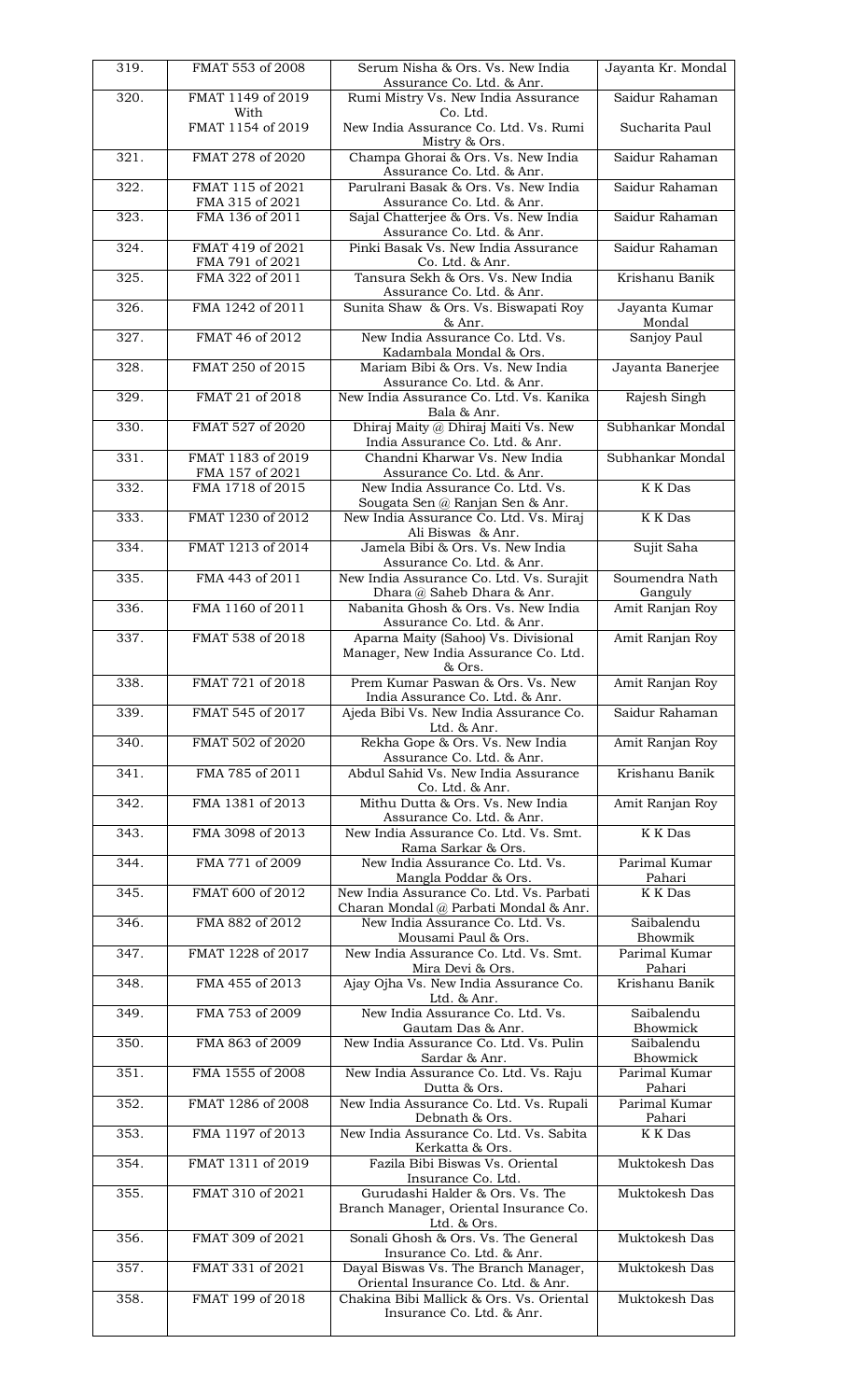| 359. | FMAT 258 of 2020  | Shambhu Roy Vs. Oriental Insurance<br>Co. Ltd. Berhampore Br. & Anr.                | Muktokesh Das           |
|------|-------------------|-------------------------------------------------------------------------------------|-------------------------|
| 360. | FMAT 997 of 2017  | Archana Biswas (Byapari) Vs. The<br>Manager, The Oriental Insurance Co.             | Muktokesh Das           |
| 361. | FMAT 739 of 2016  | Ltd. & Anr.<br>Tapas Barui Vs. Oriental Insurance Co.<br>Ltd. & Anr.                | Muktokesh Das           |
| 362. | FMA 902 of 2018   | Subhajit Ghosh Vs. Oriental Insurance<br>Co. Ltd. & Anr.                            | Jayanta Kumar<br>Mondal |
| 363. | FMAT 1314 of 2005 | Oriental Insurance Company Ltd. Vs.<br>Budhi Biswas & Anr.                          | Om Prakash<br>Chowdhury |
| 364. | FMAT 639 of 2011  | Oriental Insurance Company Ltd. Vs.<br>Abhiram Hazra & Anr.                         | Samindra Kr. Das        |
| 365. | FMA 205 of 2011   | Oriental Insurance Company Ltd. Vs.<br>Rekha Gope & Ors.                            | Sanjoy Paul             |
| 366. | FMA 2849 of 2015  | Sabita Mondal & Ors. Vs. Oriental<br>Insurance Company Ltd. & Anr.                  | Jayanta Kumar<br>Mondal |
| 367. | FMA 73 of 2012    | Uma Saha & Ors. Oriental Insurance<br>Company Ltd.& Anr.                            | Jayanta Kumar<br>Mondal |
| 368. | FMA 3205 of 2016  | Shanati Devi & Ors. Vs. Oriental<br>Insurance Company Ltd. & Ors.                   | Jayanta Kumar<br>Mondal |
| 369. | FMA 3228 of 2015  | Kajal Rani Saha Vs. Oriental Insurance<br>Company Ltd. & Ors.                       | Jayanta Kumar<br>Mondal |
| 370. | FMAT 687 of 2016  | Ashura Bibi & Ors. Vs. Oriental<br>Insurance Company Ltd. & Anr.                    | Jayanta Kumar<br>Mondal |
| 371. | FMAT 1124 of 2011 | Nadira & Anr. Vs. Oriental Insurance<br>Company Ltd. & Anr.                         | Jayanta Kumar<br>Mondal |
| 372. | FMA 583 of 2020   | Minor Anurag Sarkhel & Anr. Vs.<br>Oriental Insurance Company Ltd. & Ors.           | Jayanta Kumar<br>Mondal |
| 373. | FMAT 108 of 2009  | Rabena Khatun & Ors. Vs. Swapna<br>Mukherjee & Anr.                                 | Jayanta Kumar<br>Mondal |
| 374. | FMA 2251 of 2013  | Rubi Khatun & Anr. Vs. Oriental<br>Insurance Company Ltd. & Ors.                    | Jayanta Kumar<br>Mondal |
| 375. | FMAT 421 of 2011  | Yasmin Begum & Ors. Vs. Oriental<br>Insurance Company Ltd. & Anr.                   | Jayanta Kumar<br>Mondal |
| 376. | FMAT 1032 of 2010 | Ratan Kar & Anr. Vs. Oriental Insurance<br>Company Ltd. & Anr.                      | Krishanu Banik          |
| 377. | FMAT 954 of 2013  | Anju Bibi & Anr. Vs. Oriental Insurance<br>Company Ltd. & Anr.                      | Krishanu Banik          |
| 378. | FMA 542 of 2010   | Md. Karim Box Vs. Oriental Insurance<br>Company Ltd. & Anr.                         | Krishanu Banik          |
| 379. | FMAT 751 of 2012  | Rita Roy & Ors. Vs. Oriental Insurance<br>Company Ltd. & Anr.                       | Krishanu Banik          |
| 380. | FMA 232 of 2010   | Jiban Chatterjee & Anr. Vs. Oriental<br>Insurance Company Ltd.& Anr.                | Sanchita Ghosh          |
| 381. | FMA 1043 of 2015  | Rajlakshi Dinda & Ors. Vs. Oriental<br>Insurance Company Ltd. & Ors.                | Krishanu Banik          |
| 382. | FMA 12 of 2005    | Asima Jana & Ors. Vs. Oriental<br>Insurance Company Ltd.                            | Krishanu Banik          |
| 383. | FMAT 965 of 2017  | Keya Das @ Keya Chakraborty & Anr.<br>Vs. Oriental Insurance Company Ltd. &<br>Ors. | Krishanu Banik          |
| 384. | FMAT 837 of 2014  | Kalpana Das & Anr. Vs. Oriental<br>Insurance Company Ltd. & Anr.                    | Krishanu Banik          |
| 385. | FMA 435 of 2011   | Smt. Sulekha Rao & Anr. Vs. Oriental<br>Insurance Company Ltd. & Ors.               | Krishanu Banik          |
| 386. | FMA 662 of 2012   | Jahanara Begum & Ors. Vs. Oriental<br>Insurance Company Ltd. & Anr.                 | Krishanu Banik          |
| 387. | FMA 1284 of 2008  | Jyotsna Das Bairagya & Ors. Vs.<br>Oriental Insurance Company Ltd. & Anr.           | Sanchita Ghosh          |
| 388. | FMA 338 of 2009   | Md. Sakir Hossain Vs. Oriental<br>Insurance Company Ltd. & Anr.                     | Krishanu Banik          |
| 389. | FMA 2457 of 2005  | Kanchani Ghosh Vs. Oriental Insurance<br>Company Ltd.                               | Krishanu Banik          |
| 390. | FMAT 984 of 2006  | Aloka Sardar & Ors. Vs. Oriental<br>Insurance Company Ltd.                          | Krishanu Banik          |
| 391. | FMA 749 of 2008   | Biswajit Mallick Vs. Oriental Insurance<br>Company Ltd. & Anr.                      | Sanchita Ghosh          |
| 392. | FMA 3377 of 2016  | Taju Bibi & Anr. Vs. Divisional Manager,<br>Oriental Insurance Company Ltd.         | Krishanu Banik          |
| 393. | FMA 490 of 2009   | Mst. Golajan Bibi & Anr. Vs. Oriental<br>Insurance Company Ltd. & Anr.              | Krishanu Banik          |
| 394. | FMA 930 of 2005   | Chumku @ Chumka Hansda & Ors. Vs.<br>Oriental Insurance Company Ltd.                | Krishanu Banik          |
| 395. | FMA 295 of 2014   | Gita Bouri & Ors. Vs. Oriental Insurance<br>Company Ltd. & Anr.                     | Krishanu Banik          |
| 396. | FMA 424 of 2018   | Biswajit Kayal Vs. Oriental Insurance<br>Company Ltd. & Anr.                        | Krishanu Banik          |
| 397. | FMAT 1112 of 2015 | Animesh Das & Anr. Vs. Oriental<br>Insurance Company Ltd. & Anr.                    | Krishanu Banik          |
| 398. | FMAT 1034 of 2012 | Debashis Soren & Anr. Vs. Oriental<br>Insurance Company Ltd.& Ors.                  | Rishanu Banik           |
| 399. | FMAT 1258 of 2012 | Dipali Ballav & Ors. Vs. Oriental<br>Insurance Company Ltd. & Anr.                  | Krishanu Banik          |